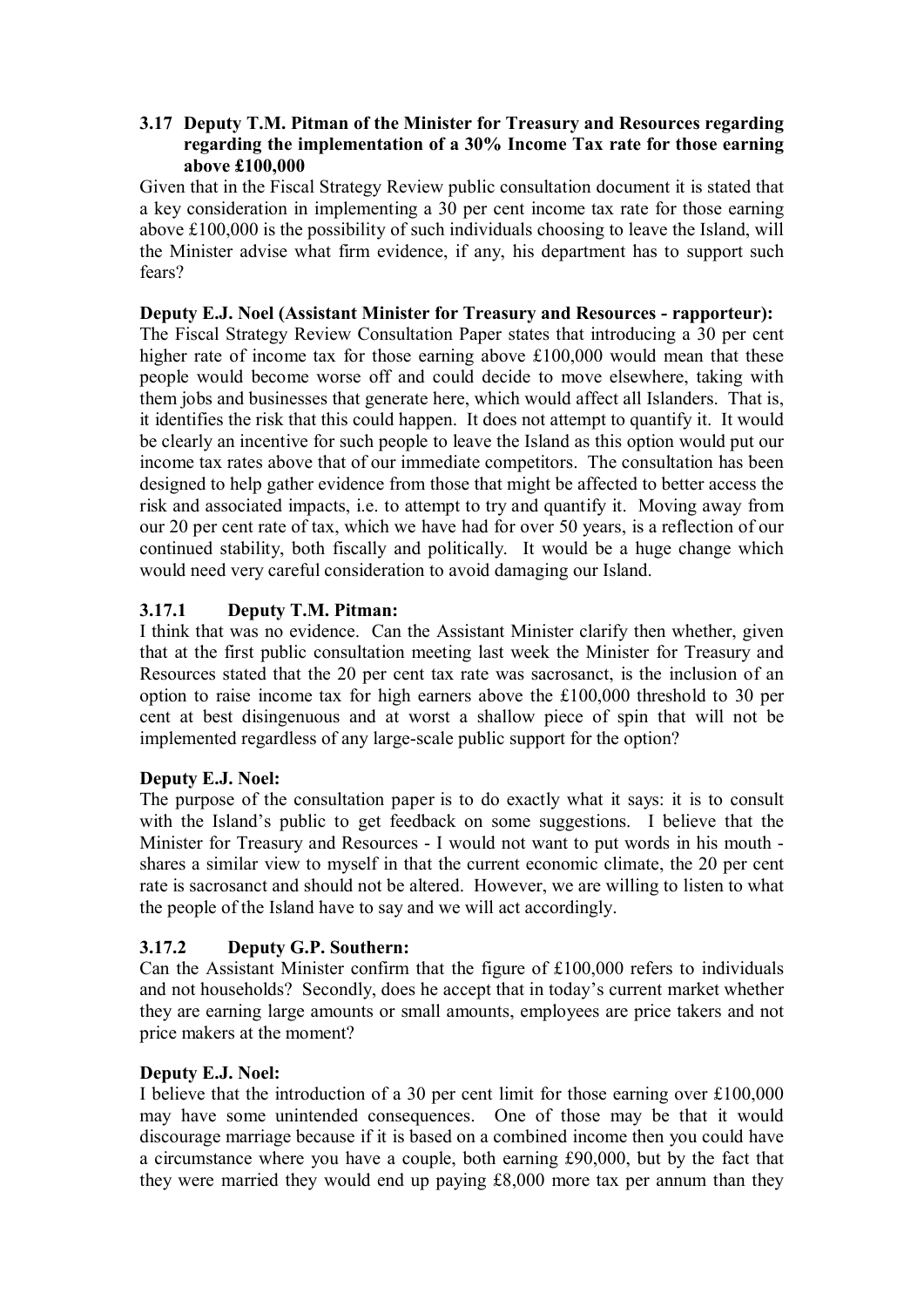would if they were not married. I do not believe that this House would want to have a tax on marriage.

## **3.17.3 Deputy G.P. Southern:**

Does the Assistant Minister not know and can he not inform us whether the £100,000 figure refers to individuals or households? If not, will he go away and find out?

### **Deputy E.J. Noel:**

The £100,000 limit suggestion is merely that; it is a suggestion. The detail has not been worked out yet.

## **3.17.4 Deputy M. Tadier:**

Some more questions and answers, I fear. Will the Assistant Minister comment on whether he and, in particular, the Minister who is going around presenting the cases for an increase if we look at personal taxation, whether it is appropriate that that person, on the one hand, be saying: "We are looking at all options, we are open to all suggestions" and then at other times be saying: "I believe that the 20 per cent tax rate is sacrosanct"? How can those 2 statements be compatible?

## **Deputy E.J. Noel:**

I believe they are compatible because the Minister for Treasury and Resources has his own opinion and is allowed to voice that. The consultation paper is out to consult to the Island as a whole and we will gather that feedback and build it into a White Paper to come in terms of the budget at the end of this year.

## **3.17.5 Deputy M. Tadier:**

A supplementary, if I may. Is that not exactly asking leading questions then if we say: "We have this option but it is sacrosanct"? Sacrosanct meaning it is a sacred cow; it must not be touched at any cost. It is not really posing an open and honest debate, is it? It is asking leading questions. Does the Assistant Minister acknowledge that? Will he approach the Minister for Treasury and Resources and Resources and ask him to stop making statements to what is and is not acceptable? Because it is ultimately for the public to decide and for the public to comment, not him.

### **Deputy E.J. Noel:**

I am not going to approach the Minister to ask him not to make or to make certain statements, as I would not do to any other Member of this House. My own view is that moving away from our 20 per cent tax rate could have serious consequences to our Island's population as a whole. Before we do that we have to consider fully the consequences and some of the unintended consequences of moving away from a rate of tax that served us very well over the past 50 years.

### **3.17.6 Deputy T.M. Pitman:**

I have to say, I have heard many excuses for not taxing the wealthy, but never that it will destroy marriage. Could the Assistant Minister advise, the vast majority of middle earners appear to fully accept the fairness of paying more tax than people on a lower income. I fall into that category. Does the Assistant Minister thus agree that it is only fair and in line with natural justice that very high earners similarly pay a little more tax percentage-wise than those middle earners? Or does he hold the view that tax is in fact just for little people?